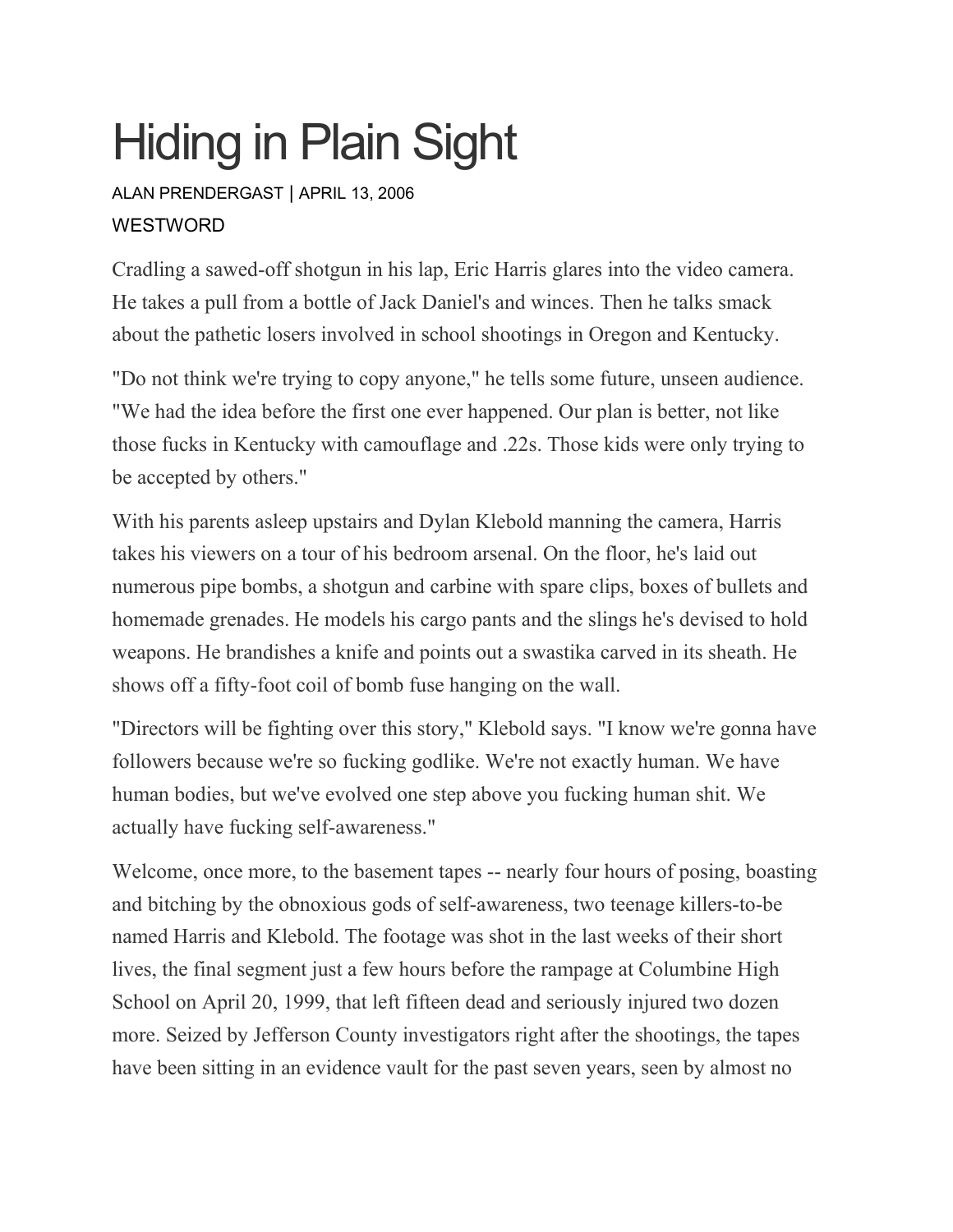one -- except, of course, a small army of cops, attorneys, reporters, victims' families, expert witnesses and assorted hangers-on.

That could change soon. Following a surprising decision by the Colorado Supreme Court last fall, which held that the tapes are part of the "records" generated by the Columbine investigation, Jefferson County Sheriff Ted Mink has been wrestling with the biggest quandary of his law-enforcement career. Should he refuse to release the basement tapes on the grounds that their dissemination is still (in the words of the state's Criminal Justice Records Act) "contrary to the public interest" - - and thus prolong a five-year court battle with the *Denver Post*? Or should he make the hate-filled rants, along with other long-suppressed writings and recordings taken from the killers' homes, available to the world at last? Mink has postponed announcing his decision until after the seventh anniversary of the massacre next week -- out of respect, his office says, for the victims' families, some of whom have pushed for the release of the materials while others have opposed it. But if history is any guide, he will oppose the release, sending the whole controversy back to court. County officials have treated the killers' writings and tapes as an anthrax-like deadly contagion that must not, under any circumstances, be inflicted on an unsuspecting populace.

"The Sheriff's Office is fearful that release of this information would not help the public but could potentially cause another one of these attacks," Assistant County Attorney Lily Oeffler said in a hearing before District Judge Brooke Jackson in 2002. (Oeffler, the county's point person in keeping Columbine's secrets, is now a district judge herself.) The county's position mirrors that of the parents of Harris and Klebold, whose attorneys have maintained that the tapes are private property and that their release would have a disastrous "copycat effect," inspiring more school shootings.

"Mr. and Mrs. Harris do not want the angry and vitriolic rantings of their son to be made public," Harris attorney Michael Montgomery wrote to Mink recently, "but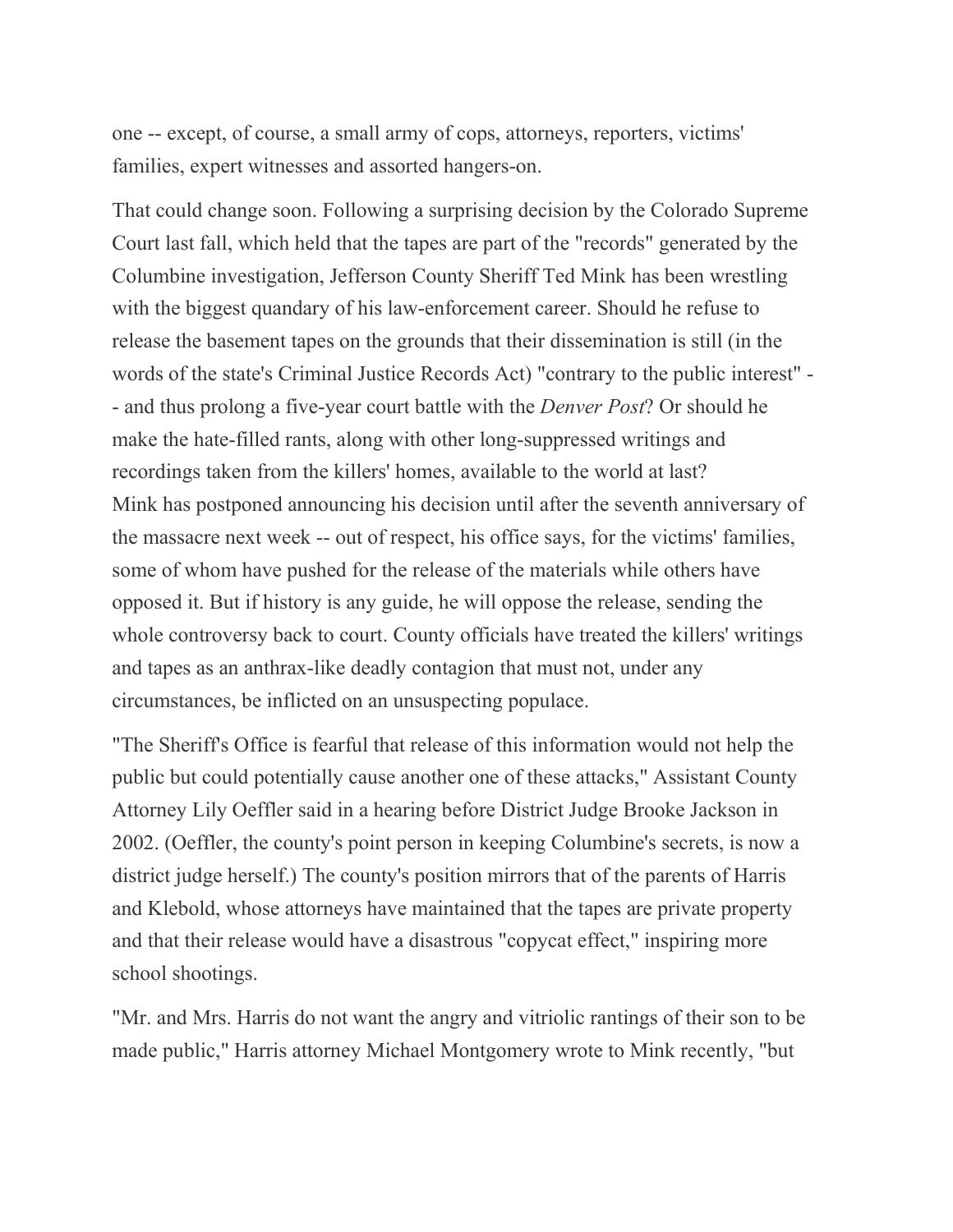their overriding concern is to avoid the risk that these tapes and writings might influence others to commit similar acts."

Noble sentiments, to be sure. But the lofty case for suppression has been undercut by the actions of Mink's predecessor, John Stone, who didn't seem to have a problem infecting the public with the gunmen's vitriol when it served his own purposes. Like Poe's purloined letter, like the bomb fuse Eric Harris kept on his wall and that his parents viewed as an innocent decoration, many of Columbine's remaining secrets aren't all that hidden. They have trickled out over time -- largely through the leaks, blunders and self-serving half-truths produced by the Columbine investigation itself.

## **Copycats and Natural Born Killers**

In his official report on the massacre, Sheriff Stone used excerpts from the writings of Harris and Klebold to suggest that no one but the gunmen could be blamed for the shootings -- no one at the sheriff's office, anyway, which had failed to investigate several previous complaints about Harris. This kind of selective editing was anticipated by the killers; in one of their videos, they [discuss](https://www.westword.com/art/media/columbine1.pdf) how the cops will [censor](https://www.westword.com/art/media/columbine1.pdf) their work and "just show the public what they want."

Stone also gave a *Time* reporter full access to the basement tapes. Claiming to have been bushwhacked by the resulting cover story, the sheriff was then compelled to let local media types and victims' families view the tapes before locking them up for good (["Stonewalled,](https://www.westword.com/Issues/2000-04-13/news/feature.html)" April 13, 2000).

Similarly, Stone's office had no qualms about sharing tidbits from Harris's journal - - "the Book of God," as Harris calls it in one video -- in presentations to select gatherings of school and law-enforcement officials. As long as the cops could control the information flow, there was no yammering about the dangers of copycats.

But it was a different story when *Westword* and then the *Rocky Mountain News* published more extensive excerpts from Harris's writings. The excerpts showed that Harris had developed detailed plans to attack the school a year in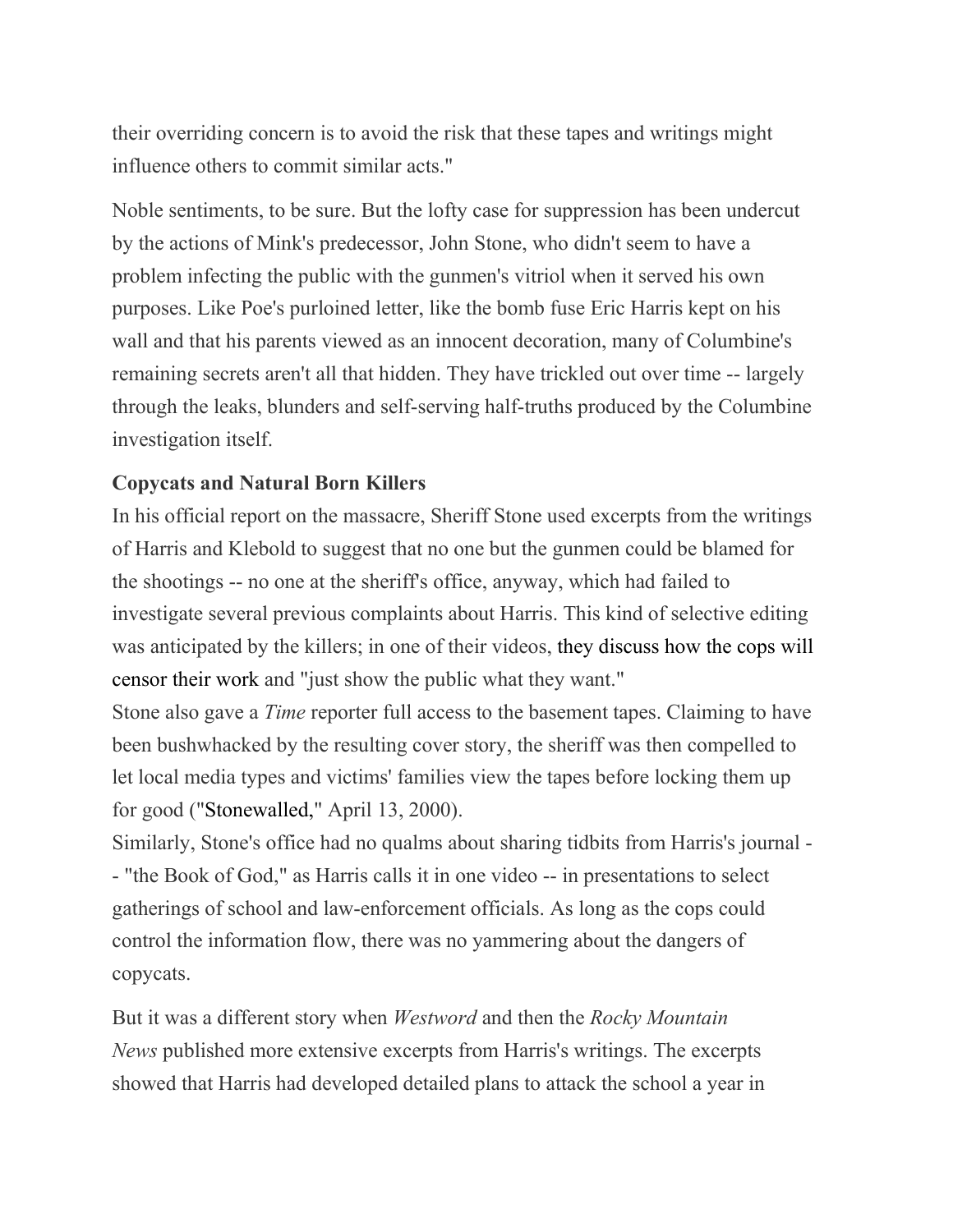advance, while he was in a juvenile diversion program and supposedly being investigated for building pipe bombs and making death threats ("I'm Full of [Hate](https://www.westword.com/issues/2001-12-06/news.html) and I [Love](https://www.westword.com/issues/2001-12-06/news.html) It," December 6, 2001). Now officials were outraged that their topsecret investigation had sprung yet another leak.

So was the *Denver Post*. Tired of getting its ass whupped in the leak department, the *Post* went to court to demand the release of the rest of the materials seized from the killers' homes. Attorneys for the county and the killers' parents responded with a flurry of dire warnings about copycat effects, including one from David Shaffer, a psychiatrist and expert on adolescent suicide. In addition to a 27-page resumé, Shaffer submitted a [four-page](https://www.westword.com/art/media/columbine2.pdf) affidavit asserting the toxic nature of the basement tapes, which he hadn't seen.

Some judges involved in the Columbine litigation have uncritically embraced the copycat argument, saying the disclosure of the materials would have "a potential for harm" or, in fact, would be "immensely harmful" to the public. Judge Jackson, who ultimately may have to decide the matter, has been more skeptical. In one hearing on the basement tapes, he pointed out that there were plenty of Columbine imitators before the existence of the tapes was even disclosed. All the more reason, Oeffler responded, not to release them.

"What evidence do you have today that release of the documents is going to cause some calamity, or are we just speculating?" Jackson demanded.

"Unless you release the evidence and they actually cause the calamity, Your Honor, the question cannot be responded to," Oeffler shot back.

"Does that mean I can't, and no court can ever release them because maybe some additional copycat is going to be inspired?"

"I don't think it is a maybe, Your Honor," Oeffler responded gravely.

Yet Harris's web writings, several pages of his journals and detailed descriptions of the contents of the basement tapes have now circulated on the Internet for years, with no notable surge in copycat incidents. The problem with the copycat defense is that it *is* speculative and thus largely unanswerable, much like forecasting suicide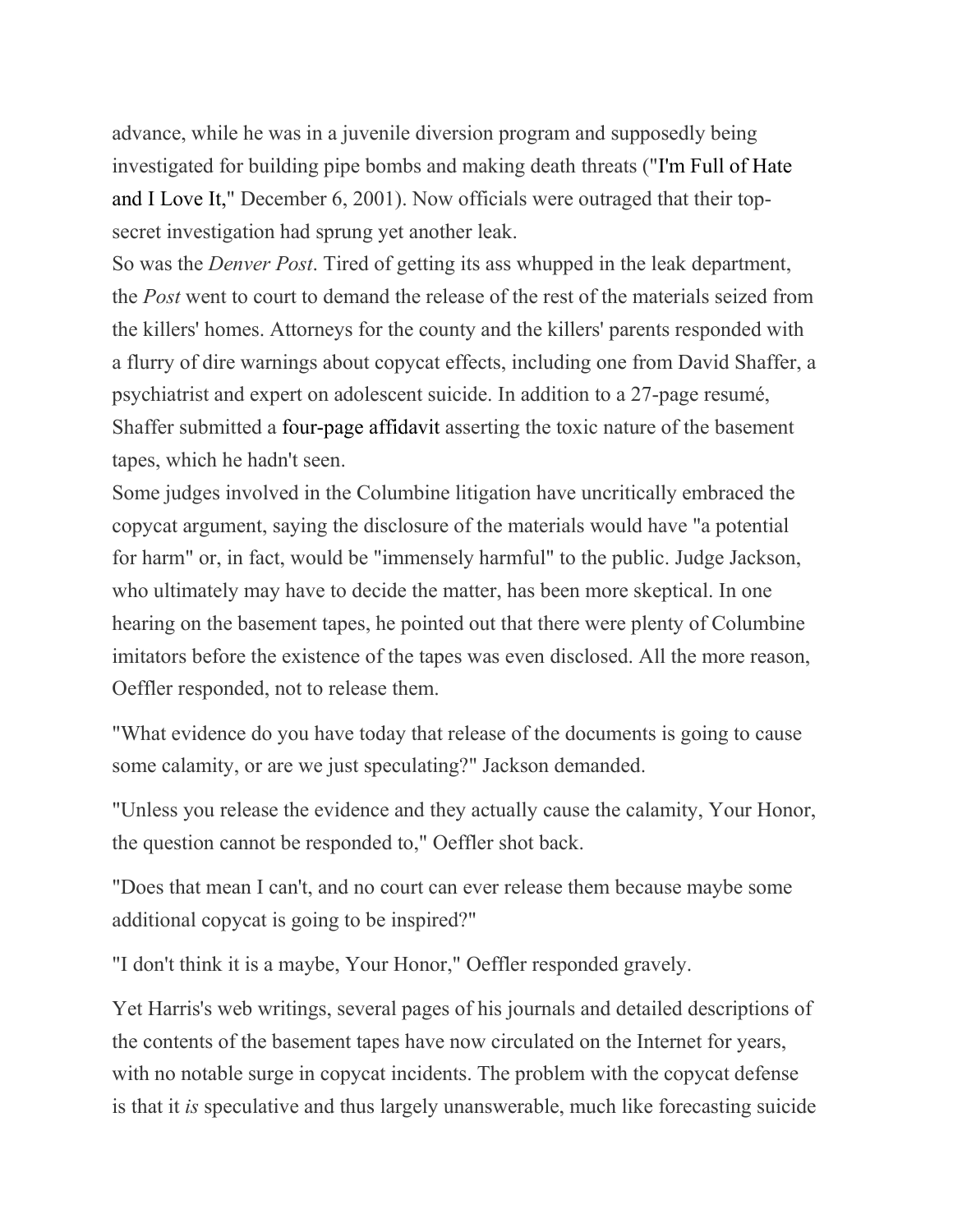clusters based on suicide coverage in the media. (It's just as speculative, perhaps, as trying to quantify the number of shooting incidents that might have been prevented by frank discussion of the Columbine tragedy.) Some of the same experts who consider the Klebold and Harris materials too dangerous for public consumption also blame the massacre in part on "the gunmen's previous exposure to violent imagery and their study of notorious criminals and tyrants." Does that mean it's time to pull *Mein Kampf* from the library shelves or *Natural Born Killers* from the video store, simply because Harris admired Hitler and Klebold took his style tips from Woody Harrelson?

In several cases, news reports of would-be school shooters note that the suspects had trenchcoats or otherwise sought to imitate Harris and Klebold -- but how many were actually "inspired" by them? It's true that the gunmen wanted their words to find as wide an audience as possible in order to attract followers; but then, they, like the sheriff's office, had an exaggerated notion of their own importance. The county's efforts to suppress the killers' writings and tapes have given them a cachet of consummate evil and menace; being taboo, they've become cool. Yet anyone who's actually seen the tapes or read the journal fragments soon recognizes that these fabled mass murderers are not gods but adolescents. Angry, scared, mocking, disturbed, bitter, pathological, deluded (*fucking*self-aware, mind you), emotionally stunted and deadly, but adolescents just the same. Behind the blather about being gods and kick-starting a revolution is a bottomless obsession with their own lack of status and sense of injury. Behind the bravado, a snivel.

"I don't like you," Klebold says in one of the videos, addressing two female classmates. "You're stuck-up little bitches. You're fucking little...Christian, godly little whores! What would Jesus do? What the fuck would *I* do?" "I would shoot you in the motherfucking head!" Harris chimes in. "Go, Romans! Thank God they crucified that asshole."

"Go, Romans!" Klebold echoes, and the two start chanting like sophomores.

Far from adding to the hype, the leaks have helped to demythologize Harris and Klebold. Showing the tapes in their entirety could have some deterrent value, one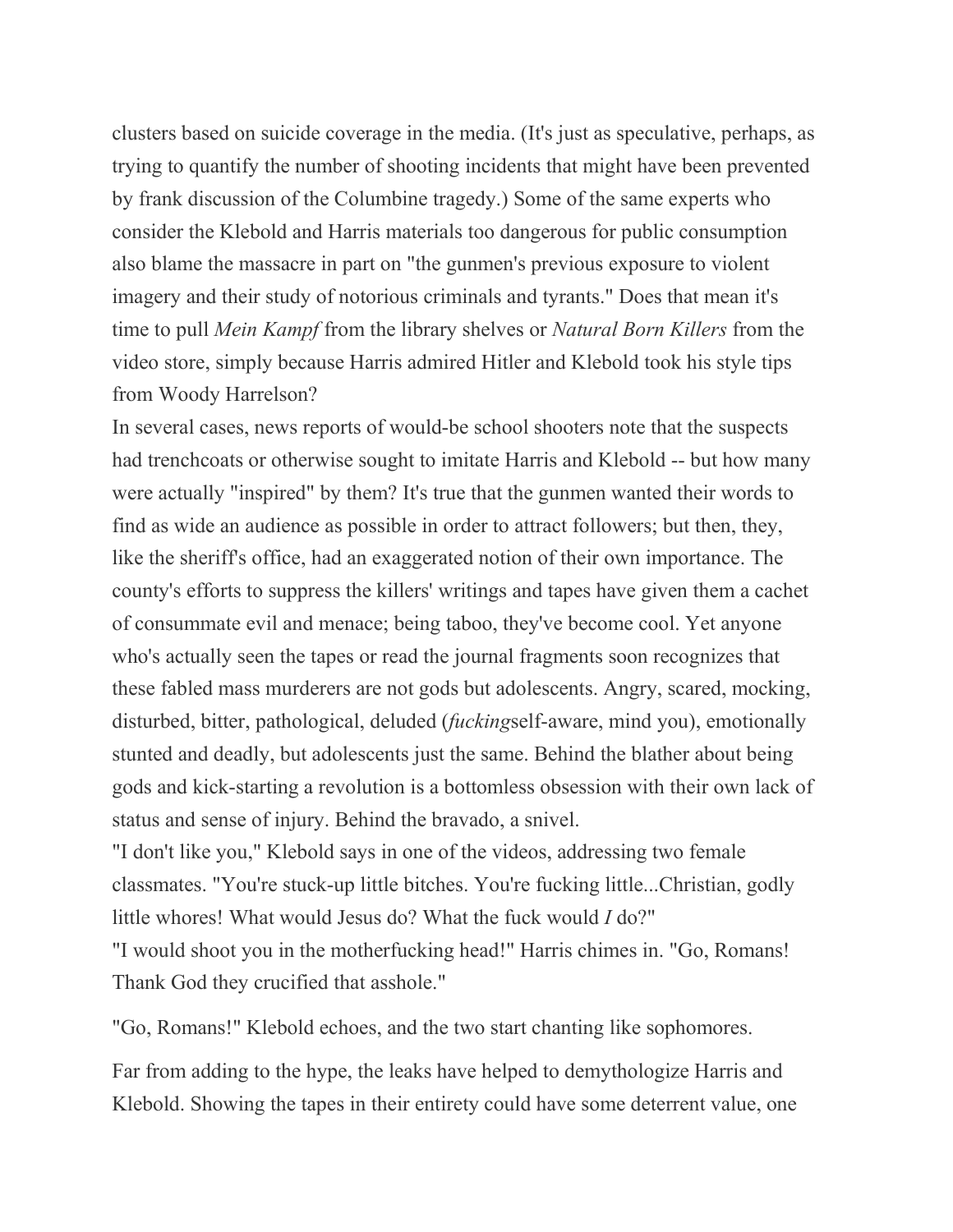victim's parent has suggested, removing whatever lingering mystique the killers still have.

## **Wayne's World and the Clueless Klebolds**

In his letter to Sheriff Mink, Harris attorney Montgomery contends that the single media viewing of the basement tapes six years ago "should be deemed sufficient...to insure public transparency in the investigative and prosecutorial decisions of executive agencies." But what's striking about the drawn-out records battle is how little transparency there's been.

From day one, mortified county officials did their best to conceal the existence of an affidavit for a warrant to search Harris's home that was drafted a year before the shootings but never submitted to a judge ("Anatomy of a [Cover-Up,](https://www.westword.com/issues/2004-09-30/news/news.html)" September 30, 2004). They kept it under wraps for two years, until CBS News found out about it and Judge Jackson ordered its release.

Investigators lied to the media about what the sheriff's office knew about Harris and Klebold before the shootings. They gave victims' parents bad information about how their children died. In an effort to make the facts of the police response to the attack fit the official story, timelines were distorted or destroyed and dispatch logs and other key documents spirited away, in defiance of court orders and openrecords requests. Small wonder that critics of the sheriff's office believe that, copycat concerns aside, the powers that be have other motives for keeping the remaining materials in the vault.

Some clues to What They Don't Want You to Know can be found in the basement tapes and in the Harris writings first published in *[Westword](https://www.westword.com/issues/2001-12-06/news.html)* in 2001. The lads boast about how easy it is to fool adults in general and their parents in particular. They mock some of their lamer teachers, and Klebold offers a hearty fuck-you to a sheriff's deputy who, it turns out, had more contact with the pair than his department was prepared to admit. Harris exults in how easy it was to buy guns and ammo, how absurdly easy to dupe everyone around him.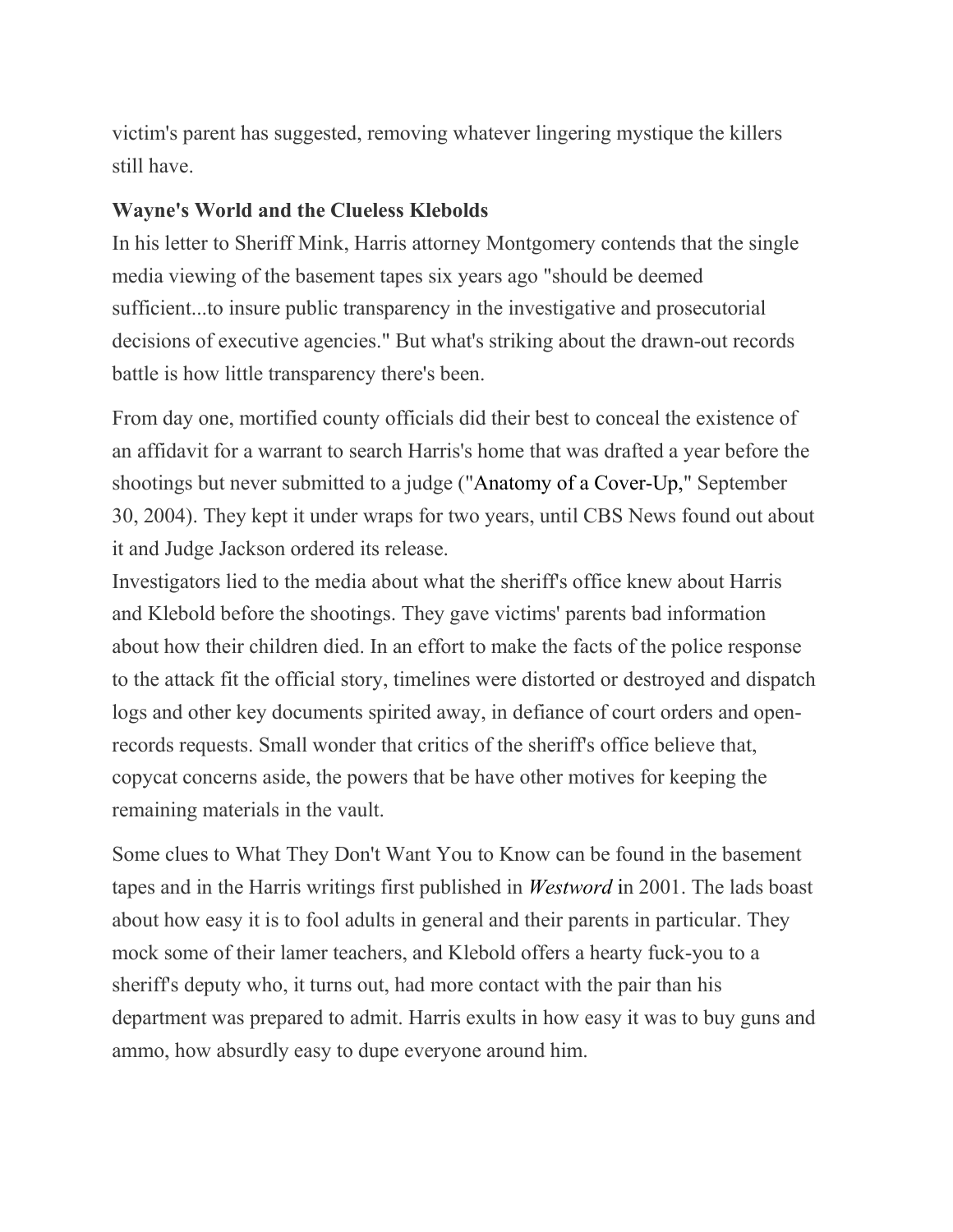"I could convince them that I'm going to climb Mount Everest or I have a twin brother growing out of my back," he says. "I can make you believe anything."

None of this is terribly complimentary to school officials, law enforcement, the supervisors of the diversion program the teens were both in -- or the parenting skills of the Harrises and Klebolds. And it raises disturbing questions about what similar revelations might be contained in other, as-yet-unreleased materials.

Evidence logs indicate that police found much more than the basement tapes and the "Book of God" when they searched the Harris home. Harris left other handwritten notes behind and at least one audio message -- a [microcassette](https://www.westword.com/art/media/columbine3.pdf) labeled ["Nixon"](https://www.westword.com/art/media/columbine3.pdf) that was left conspicuously on the kitchen counter. According to a brief internal police summary of the tape's contents, Harris can be heard explaining "why these things are happening and states it will happen Œless than nine hours [from] now.'"

But the most intriguing, hush-hush item from the Harris home is probably evidence item #201, a [green](https://www.westword.com/art/media/columbine4.pdf) steno book found in a desk drawer. The book doesn't belong to Eric or God but to Wayne Harris, who used it to write down various matters concerning his son's mental health, errant behavior and interactions with neighbors and authorities. As a result of the confidential settlements reached in lawsuits brought against the Harrises and Klebolds by some victims' families, virtually everyone who's ever seen the steno book can't comment on its contents. We do know one thing about item  $#201$ : It documents more contacts between the Jefferson County Sheriff's Office and the Harrises over their son's behavior years before the shooting than the sheriff's office has ever acknowledged. In 2004, investigators working for the state attorney general's office used the steno book to track a complaint against Eric that dated back to 1997, a case for which the department paperwork had disappeared. The deputy on the case, Tim Walsh, was the same officer who arrested Harris and Klebold for breaking into a van in 1998; interviewed by investigators after the shootings in 1999, Walsh made no mention of the 1997 case.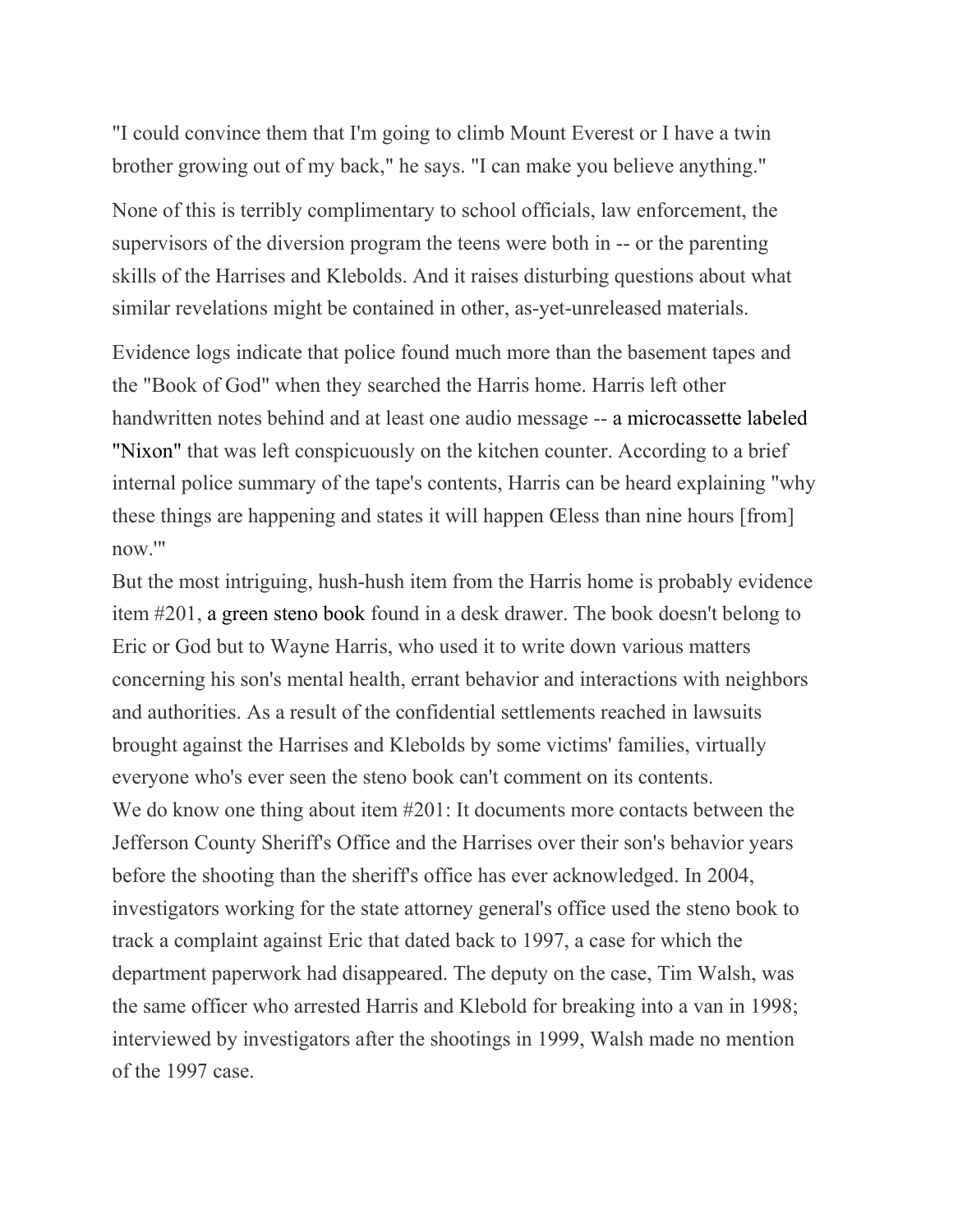Wayne and Kathy Harris have never given a formal interview to the police. Their chief contact with Columbine investigators occurred the day of the shootings, when officers arrived to search the house, and particularly Eric's room, despite Kathy's protesting, "I don't want you going down there." But the parents' attorneys have had extensive [communication](https://www.westword.com/art/media/columbine5.pdf) with the county attorney's office since that day, and they've joined forces with the county on numerous occasions to battle release of the steno book and other materials seized from the home. It's a cozy alliance that has troubled Brian Rohrbough, whose son Danny was murdered at Columbine and who has ended up opposing the team in court.

"Jefferson County has used taxpayer money to represent the Klebolds' and Harrises' demand that these items never be released," Rohrbough wrote in his own [letter](https://www.westword.com/art/media/columbine6.pdf) to Mink, urging him to release the materials sought by the *Post.* "It is long past time for you to serve the public's interest in protecting children above the private interest of two families who raised cold-blooded murderers."

Nothing akin to the green steno book was found at the Klebold home. Tom and Susan Klebold did talk to investigators; five years later, they even gave one media interview, to David Brooks of the *New York Times*. "They say they had no intimations of Dylan's mental state," Brooks wrote. That assertion is spectacularly at odds with accounts from school employees -- about chronic disciplinary problems, perceived "anger issues" Dylan might have had with his father, and, most of all, a class essay Dylan wrote about a trenchcoated avenger who slaughters a group of "preps," a scene so vicious that his teacher felt compelled to discuss it with his parents -- but Brooks didn't press the issue.

Written only weeks before the massacre, the essay wasn't Klebold's first foray into violent revenge fantasies. He wrote about killing sprees in his own journal, as well as thoughts of suicide, depression and his dream of ascending to a higher state of existence. The sheriff's report provides only brief references to this material, which has been more tightly guarded than the Book of God.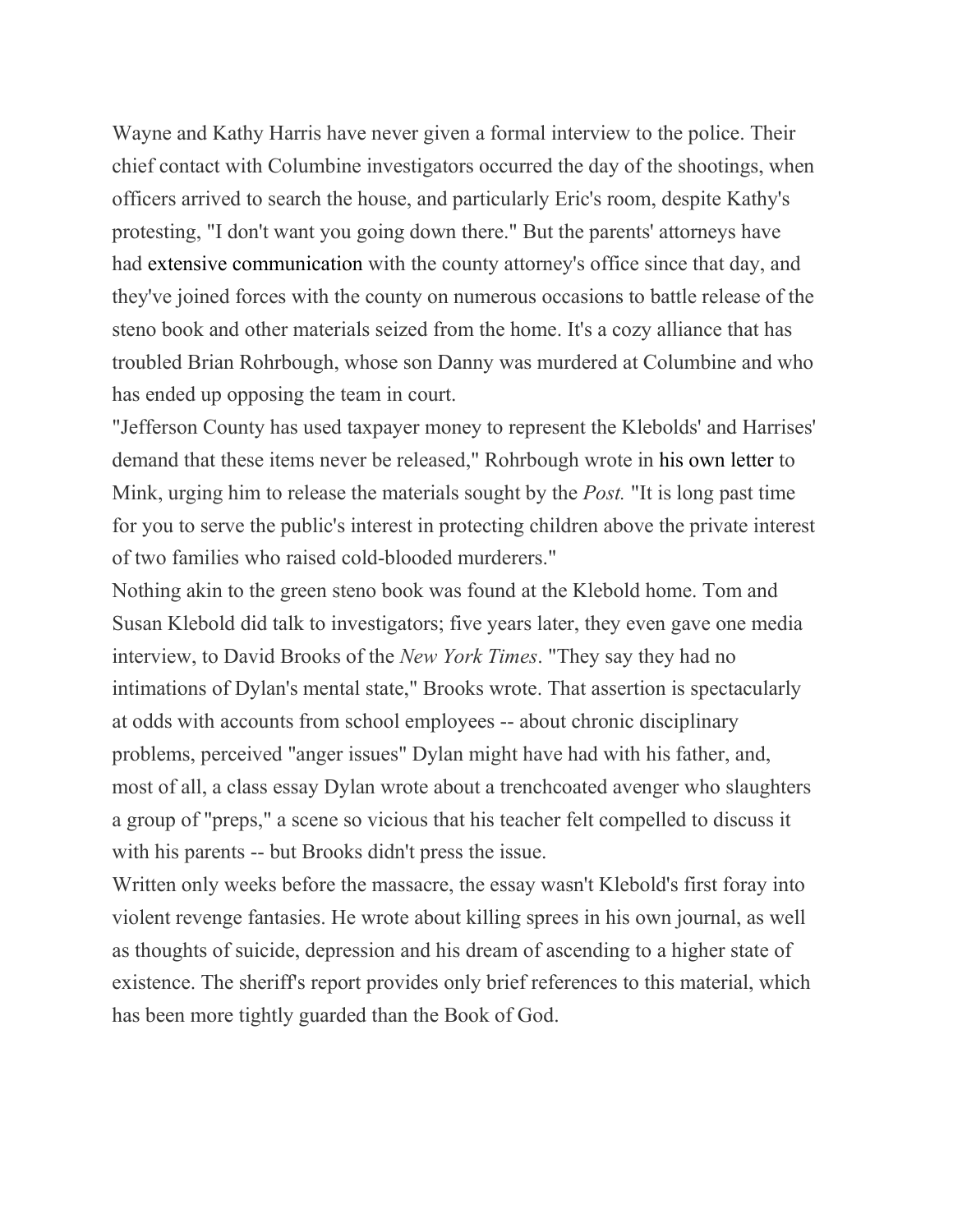When the sheriff's office finally got around to releasing thousands of pages of Columbine material, a cover sheet for one section was titled "Klebold Writings." But the writings weren't released.

## **The High Priests**

One proposed solution to the question of the killers' tapes and writings, advanced by Ken Salazar before he left the post of Colorado attorney general for the U.S. Senate, was to turn over the materials to a "qualified professional," who would author a study about the causes of Columbine while keeping the primary materials in strict confidence. The proposal soon fell apart, though, after the killers' parents refused to cooperate with Salazar's anointed expert, Del Elliott, director of the University of Colorado's Center for the Study and Prevention of Violence.

It's just as well. The notion that only the high priests of social science are qualified to handle the gunmen's toxic waste, that only the academic elite have the training, the lengthy resumés, the godlike self-awareness to process this information without becoming hopelessly contaminated, is absurdly creepy. It's Kleboldish.

Besides, there's no data to suggest that qualified researchers are any better at keeping a secret than the Jefferson County Sheriff's Office. Lack of access to the basement tapes, the Harris and Klebold journals and the green steno book hasn't discouraged amateurs and experts alike from producing "psychological autopsies" of the killers, but there are two researchers who've had unique access to all those items. The only catch is that they can't talk about it.

In the course of defending one of the Columbine lawsuits, Solvay Pharmaceuticals -- the manufacturer of an anti-depressant prescribed for Harris -- retained the services of two expert witnesses, Park Dietz and John March, who were allowed to examine confidential discovery materials, including the tapes and writings seized from the killers' homes. Dietz and March were subject to the same suffocating nondisclosure agreements imposed on parties to the lawsuits against the Klebolds and Harrises. But after the Solvay case was settled, the pair sought permission to publish their findings in a peer-reviewed journal.